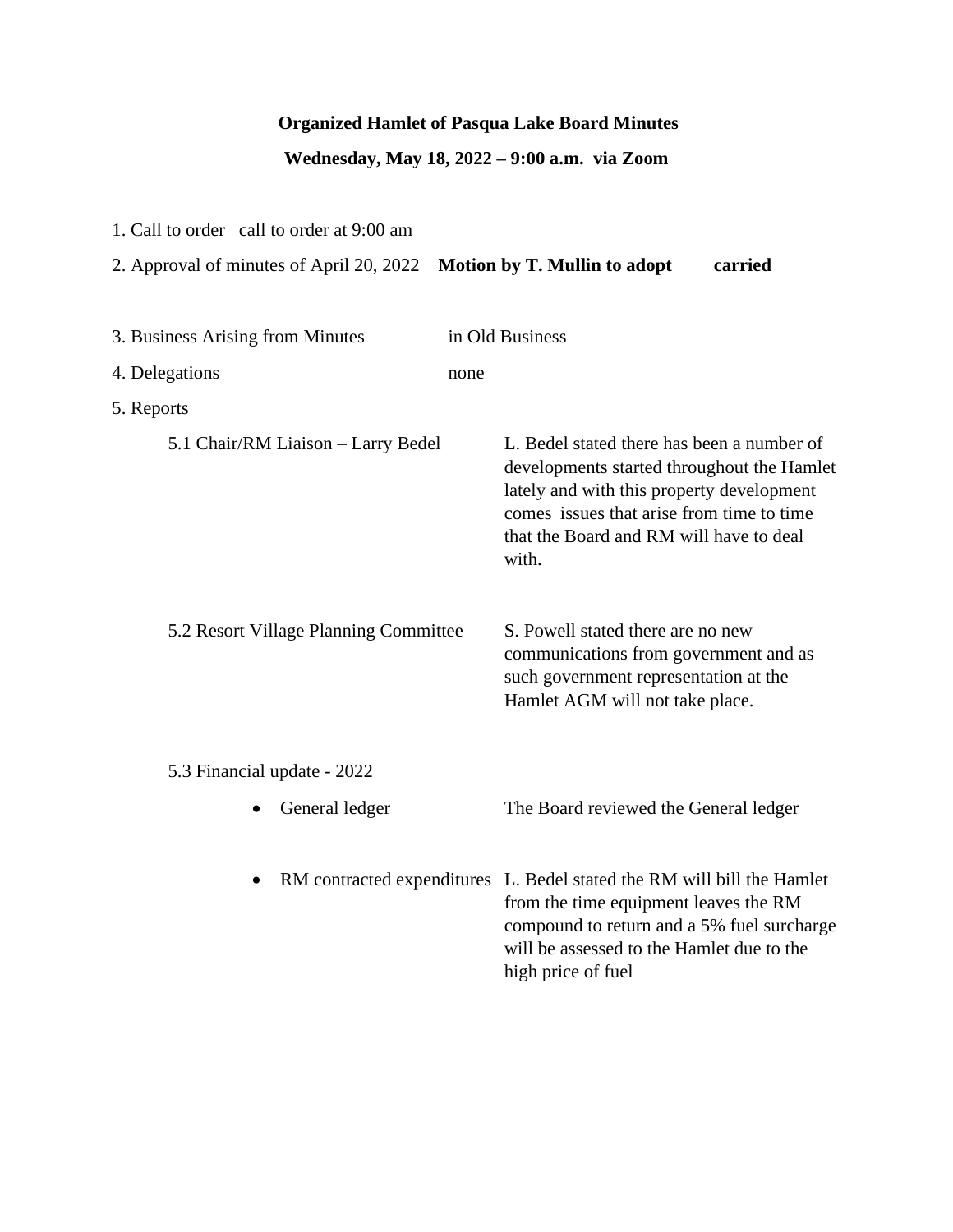| ETHI STEEL, DETCE DEACH SQUITE NOACH |                                        |
|--------------------------------------|----------------------------------------|
|                                      | T. Mullin to contact three local       |
|                                      | contractors to request recommended     |
|                                      | drainage and reclamation best          |
|                                      | process and associated costs, in       |
|                                      | writing.                               |
| Paving                               | L. Bedel stated paving contractors     |
|                                      | are reluctant to quote exact price due |
|                                      | to oil pricing in the making of        |
|                                      | asphalt. As paving tied to Gas Tax     |
|                                      | rebate the Hamlet will still try to    |
|                                      | complete paving extension of last      |
|                                      | year's work in order to qualify for    |
|                                      | the rebate.                            |
| <b>Falling Rock Prevention</b>       | Earth berm installed last year has     |
|                                      | prevented rocks from falling on to     |
|                                      | Pasqua Lake Road                       |
| <b>Centre Line Painting</b>          | on track upon completion of paving     |
| <b>West Boat Launch</b>              | T. Mullin stated resort villages in    |
|                                      | neighbouring Echo Lake maintain        |
|                                      | one boat launch per village and the    |
|                                      | <b>OHPL</b> maintains two launches. As |
|                                      | the west boat launch is used by the    |
|                                      | public and some hamlet ratepayers      |
|                                      | on the west end of Pasqua Lake it is   |
|                                      | also the main boat launch for          |
|                                      | residents of Groomes Vista and         |
|                                      | Lakes End.                             |
|                                      |                                        |

• 2022 Projects/Budget/Provision of Services Agreement

Elm Street, Bence Beach Squire Road

**Motion 22-13 "that the OHPL request the RM contribute 50% of the estimated costs of \$8000.00 for maintenance and restoration of the West Boat Launch** 

|                                 |                                                                                                                                                        | Moved T. Mullin | carried                       |
|---------------------------------|--------------------------------------------------------------------------------------------------------------------------------------------------------|-----------------|-------------------------------|
| Tree Trimming                   | L. Bedel stated Rodney's Tree Service have<br>been directed to cleanup tree trimmings and<br>weeds etc from west boat launch at a cost of<br>\$2000.00 |                 |                               |
| Dust Control                    | on schedule pending wet weather conditions<br>subside                                                                                                  |                 |                               |
| Provision of Services Agreement |                                                                                                                                                        |                 | signed by Board and submitted |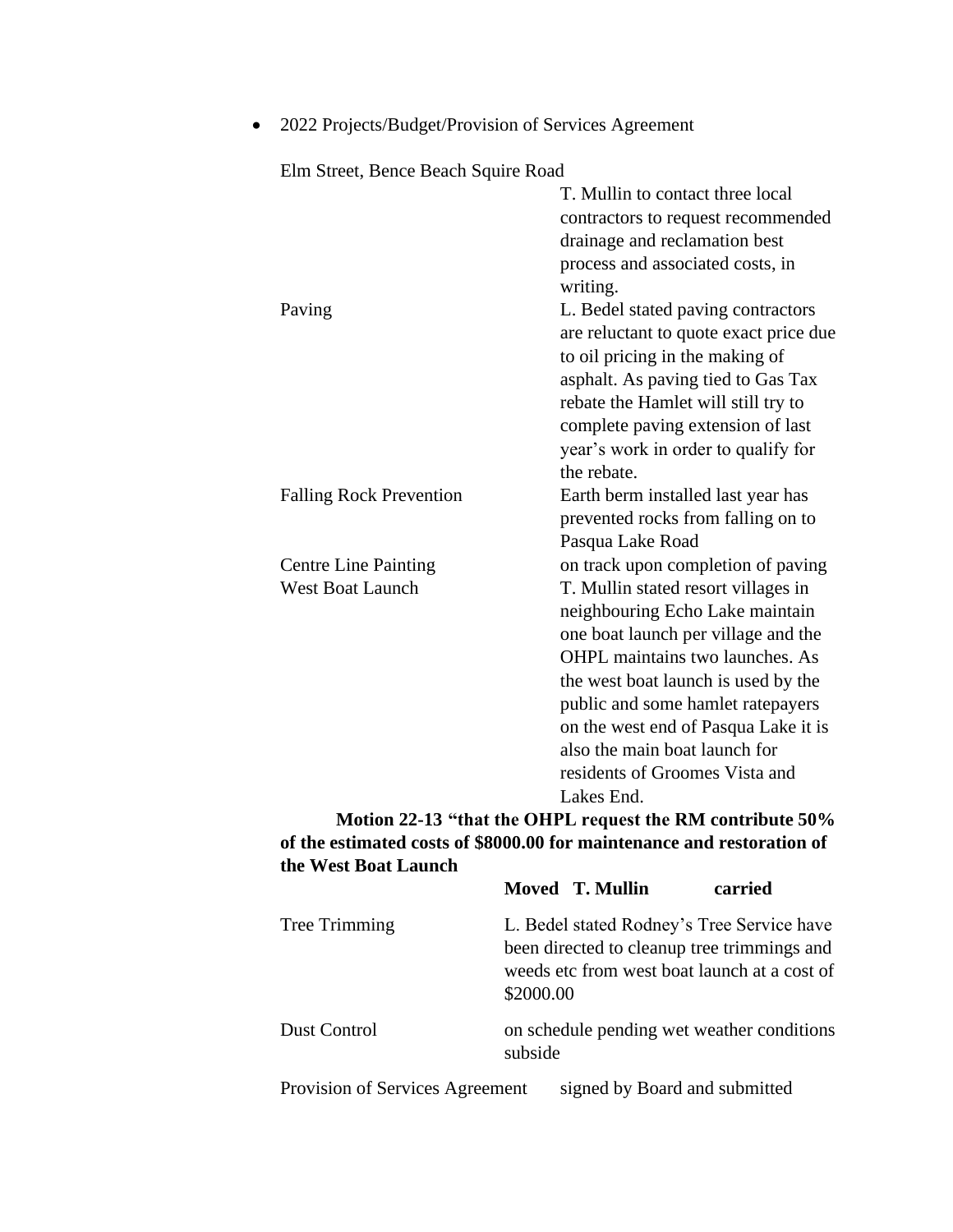| 5.4 Permits | Board reviewed permit list |
|-------------|----------------------------|
|             |                            |

#### 6. Old Business

6.1 SGI Provincial Safety Fund Project T. Mullin stated speed monitoring to

continue through the summer months

6.2 Use of Public Reserve areas for personal recreation use – docks, lifts, old debris

Resident Darren Svedahl assisting S. Powell in the scrutiny of existing legislation/policy regarding use of public reserves. Suggested use of permits as opposed to leases in the policy development

6.3 Block 4 Plan 80R38303 Lots B & C Request

May 24<sup>th</sup> RM public meeting to discuss sales of these reserve properties

6.4 Provincial Civic Address Registry

RM has assigned Charmaine to attend more training

6.5 ohplboard@gmail Communications

Motion 22-09 denied by RM .

Board discussion on utilizing the service of Mail Chimp to communicate to ratepayers in a secured email delivery service. L. Bedel to investigate further.

6.6 OHPL AGM 2022 – June 4, 2022

L. Bedel requested S. Powell and T. Mullin file written reports on Resort Village status and Hamlet activities for the upcoming AGM